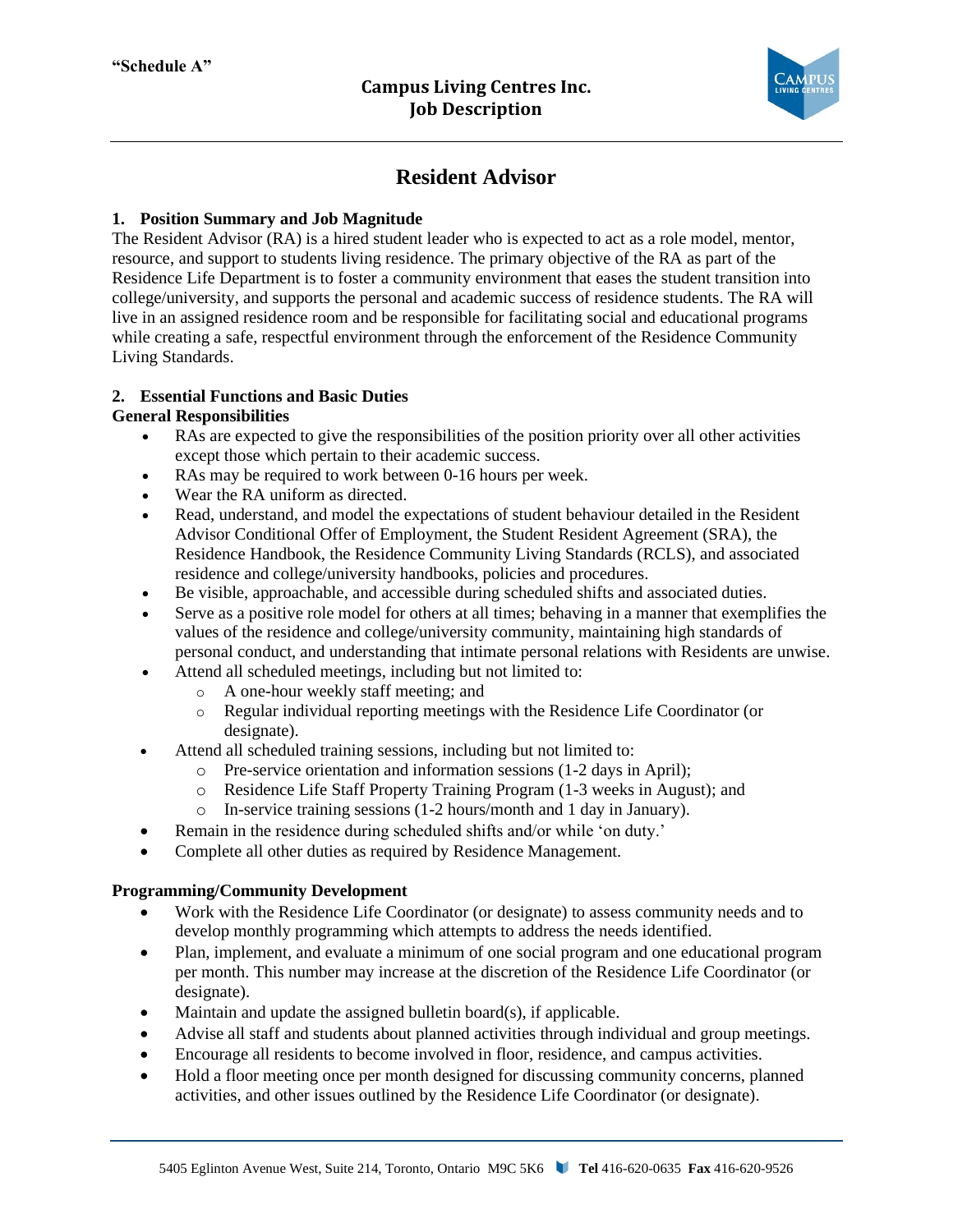# **Campus Living Centres Inc. Job Description**



### **Administration**

• Complete all assigned administrative tasks, including but not limited to: incident reports, person of concern reports, programming logs, program evaluations, waivers, on-call shift reports, maintenance work orders, etc.

#### **Student Support/Safety in Residence**

- Respond to questions and concerns raised by the community in a timely and responsible manner.
- Assist with the resolution of conflicts in the community, such as roommate conflicts.
- Assist residents with personal, social and academic concerns and refer residents to appropriate resources as required.
- Respond to and provide assistance during residence emergencies or student crises.
- Maintain the highest level of confidentiality in regards to resident issues.

#### **Networking/Relationship Building**

- Work in co-operation with other staff including but not limited to: the Residence Life Manager (RLM), the General Manager (GM), the Operations Manager (OM), Residence Service Representatives (RSR), other residence and college staff, student leadership groups and community partners.
- Serve as a liaison between the Residence Staff, Residence Council, the college/university, and students.

#### **Crisis and Emergency Response**

• Report any and all incidents, that in any way concern the Residence that become your knowledge, to a member of the Residence Management Team in a timely manner (incidents include, but are not limited to, Ambulance, Police, or Fire officials being called to the residence, any breaches of residence rules or illegal acts in residence).

#### **Health & Safety**

- Work in the manner and with the protective devices, measures and procedures required by the OHSA, regulations, and Campus Living Centres (e.g. wearing safety shoes, confining hair, jewelry, or loose clothing around moving parts, etc.).
- Online training modules and in-person training must be completed before starting regular duties.
- WHMIS 2015 and GHS system, and standard operating procedures training must be completed prior to beginning regular duties.

#### **3. Performance Measurements**

Performance will be primarily measured on the following factors:

- Adaptability & Flexibility
- Communication
- Customer Service
- Initiative
- Interpersonal Skills
- Leadership
- Organization & Planning
- Overall Performance
- Quality of Desired Results
- Reliability
- Skill & Knowledge